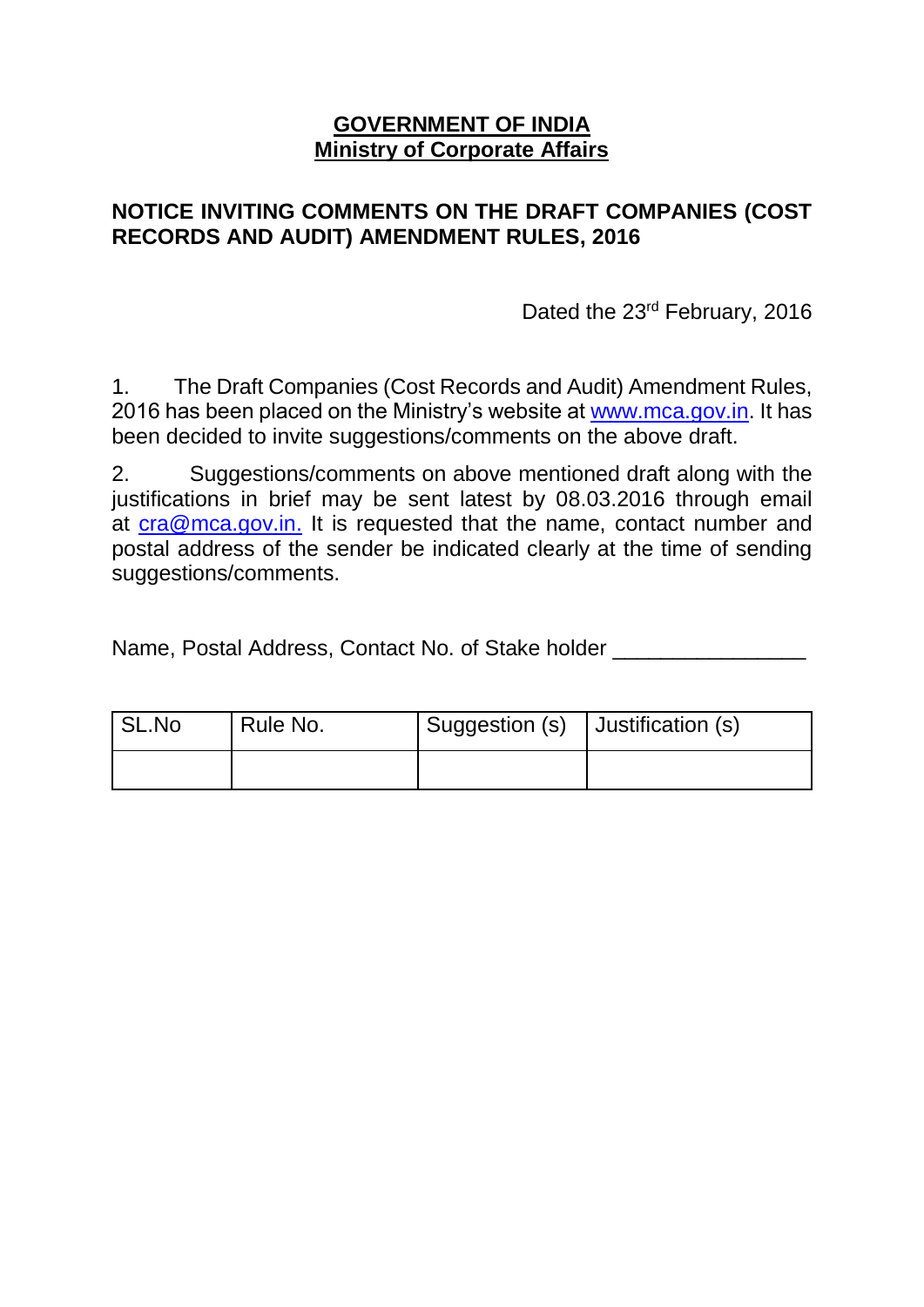**[To be published in the Gazette of India, Extraordinary, Part II, Section 3, Sub-section (i)]**

### **GOVERNMENT OF INDIA MINISTRY OF CORPORATE AFFAIRS**

#### **DRAFT NOTIFICATION**

New Delhi, the …………… March, 2016

G.S.R…………….. (E).- In exercise of the powers conferred by sub-sections (1) and (2) of section 469 and section 148 of the Companies Act, 2013 (18 of 2013), the Central Government hereby makes the following rules further to amend the Companies (cost records and audit) Rules, 2014, namely:-

1. (1) These rules may be called the Companies (cost records and audit) Amendment Rules, 2016.

(2) They shall come into force from the date of their publication in the official Gazette.

- 2. In the Companies (cost records and audit) Rules, 2014,-
- (i) in rule 3, for the Table A and Table B, the following Table A and Table B shall respectively be substituted, namely:-

(A) Regulated Sectors

| SI. | Industry/ Sector/ Product/ Service                                                                                                                                                                                                                                                                                                                                                                                                                                  | CETA Heading         |
|-----|---------------------------------------------------------------------------------------------------------------------------------------------------------------------------------------------------------------------------------------------------------------------------------------------------------------------------------------------------------------------------------------------------------------------------------------------------------------------|----------------------|
| No. |                                                                                                                                                                                                                                                                                                                                                                                                                                                                     | (wherever            |
|     |                                                                                                                                                                                                                                                                                                                                                                                                                                                                     | applicable)          |
| 1.  | Telecommunication services made available to users by means of<br>any transmission or reception of signs, signals, writing, images and<br>sounds or intelligence of any nature under the authorization/<br>license issued by the Department of Telecommunications,<br>Government of India under Indian Telegraph Act, 1885 and<br>regulated by the Telecom Regulatory Authority of India under the<br>Telecom Regulatory Authority of India Act, 1997 (24 of 1997); | Not applicable.      |
| 2.  | Generation, transmission, distribution and supply of electricity<br>regulated by the relevant regulatory body or authority under the                                                                                                                                                                                                                                                                                                                                | Generation-<br>2716; |
|     | Electricity Act, 2003 (36 of 2003), other than for captive generation                                                                                                                                                                                                                                                                                                                                                                                               | Other Activity-      |
|     | (referred to in the Electricity Rules, 2005);                                                                                                                                                                                                                                                                                                                                                                                                                       | Not Applicable       |
| 3.  | Petroleum products including activities regulated by the Petroleum                                                                                                                                                                                                                                                                                                                                                                                                  | 2709 to 2715;        |
|     | and Natural Gas Regulatory Board under the Petroleum and                                                                                                                                                                                                                                                                                                                                                                                                            |                      |
|     | Natural Gas Regulatory Board Act, 2006 (19 of 2006);                                                                                                                                                                                                                                                                                                                                                                                                                | Other Activity-      |
|     |                                                                                                                                                                                                                                                                                                                                                                                                                                                                     | Not Applicable       |
| 4.  | Drugs and pharmaceuticals;                                                                                                                                                                                                                                                                                                                                                                                                                                          | 2901 to 2942;        |
|     |                                                                                                                                                                                                                                                                                                                                                                                                                                                                     | 3001 to 3006.        |
| 5.  | Fertilisers;                                                                                                                                                                                                                                                                                                                                                                                                                                                        | 3102 to 3105.        |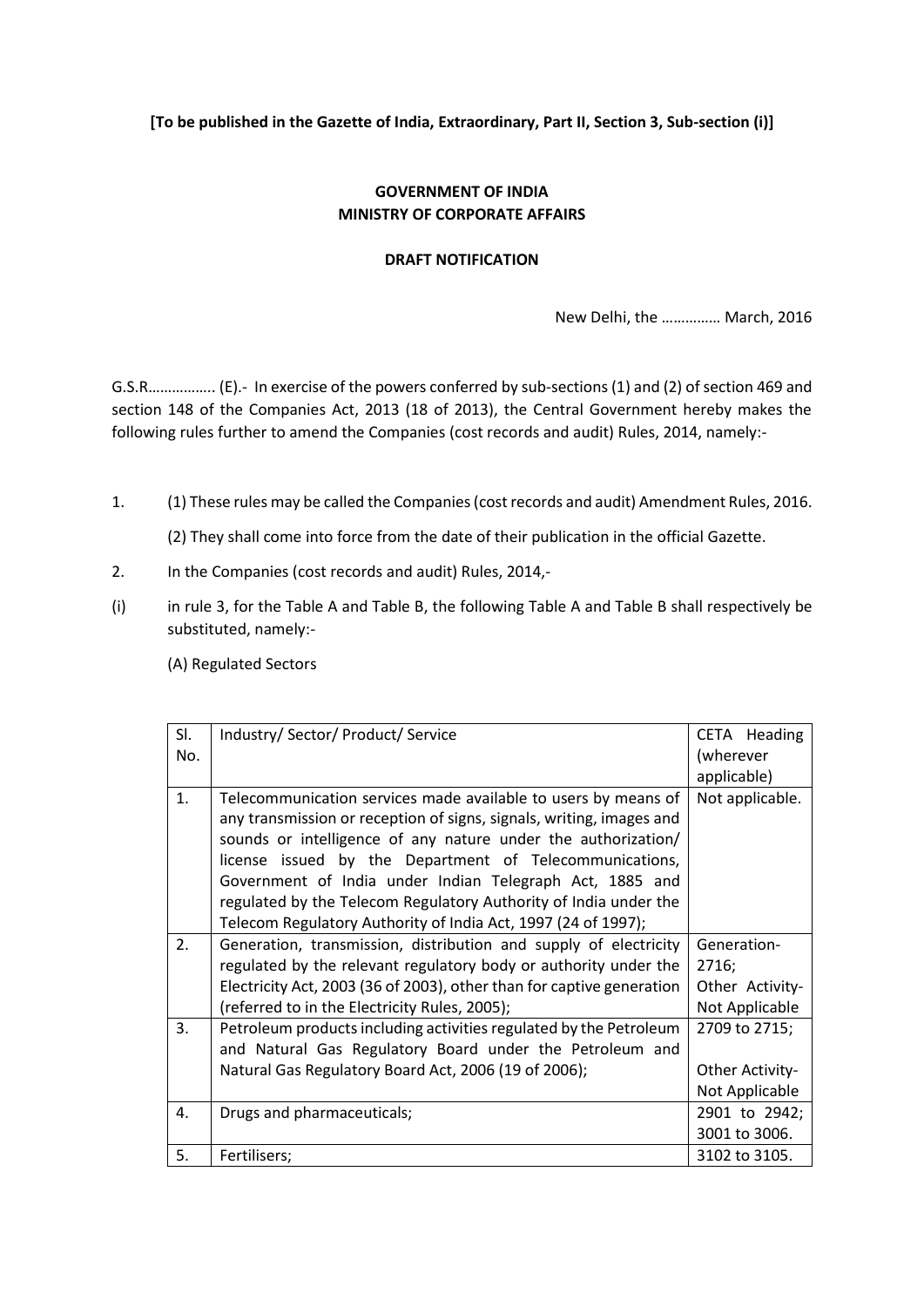| <sup>1</sup> 6. | Sugar and industrial alcohol; | 1701: | 1703; |
|-----------------|-------------------------------|-------|-------|
|                 |                               | 2207. |       |

## (B) Non-regulated Sectors

| SI. | Industry/ Sector/ Product/ Service                                                                        | CETA Heading<br>(wherever   |
|-----|-----------------------------------------------------------------------------------------------------------|-----------------------------|
| No. |                                                                                                           | applicable)                 |
| 1.  | Machinery and mechanical appliances used<br>in                                                            | 8401; 8801 to 8805; 8901 to |
|     | defence, space and atomic energy sectors excluding                                                        | 8908.                       |
|     | any ancillary item or items;                                                                              |                             |
|     | Explanation. - For the purposes of this sub-clause, any                                                   |                             |
|     | company which is engaged in any item or items                                                             |                             |
|     | supplied exclusively for use under this clause, shall be                                                  |                             |
|     | deemed to be covered under these rules                                                                    |                             |
| 2.  | Turbo jets and turbo propellers;                                                                          | 8411                        |
| 3.  | Arms, ammunitions and Explosives;                                                                         | 3601 to 3603; 9301 to 9306. |
| 4.  | Propellant powders; prepared explosives (other than                                                       | 3601 to 3603                |
|     | propellant powders); safety fuses; detonating fuses;                                                      |                             |
|     | percussion or detonating caps; igniters; electric                                                         |                             |
|     | detonators;                                                                                               |                             |
| 5.  | Radar apparatus, radio navigational aid apparatus                                                         | 8526                        |
|     | and radio remote control apparatus;                                                                       |                             |
| 6.  | and<br>other<br>armoured<br>fighting vehicles,<br>Tanks                                                   | 8710                        |
|     | motorised, whether or not fitted with weapons and                                                         |                             |
|     | parts of such vehicles, that are funded (investment                                                       |                             |
|     | made in the company) to the extent of ninety per cent                                                     |                             |
|     | or more by the Government or Government agencies;                                                         |                             |
| 7.  | Port services of stevedoring, pilotage, hauling,                                                          | Not applicable.             |
|     | mooring, re-mooring, hooking, measuring, loading<br>and unloading services rendered by a Port in relation |                             |
|     | to a vessel or goods regulated by the Tariff Authority                                                    |                             |
|     | for Major Ports under section 47A of the Major Port                                                       |                             |
|     | Trusts Act, 1963(38 of 1963);                                                                             |                             |
| 8.  | Aeronautical services of air traffic management,                                                          | Not applicable              |
|     | aircraft operations, ground safety services, ground                                                       |                             |
|     | handling, cargo facilities and supplying fuel rendered                                                    |                             |
|     | by airports and regulated by the Airports Economic                                                        |                             |
|     | Regulatory Authority under the Airports Economic                                                          |                             |
|     | Regulatory Authority of India Act, 2008 (27 of 2008);                                                     |                             |
| 9.  | Iron and Steel;                                                                                           | 7201 to 7229; 7301 to 7326  |
| 10. | Roads<br>and<br>other<br>infrastructure<br>projects                                                       | Not applicable.             |
|     | corresponding to para No. (1) (a) as specified in                                                         |                             |
|     | Schedule VI of the Companies Act, 2013;                                                                   |                             |
| 11. | Rubber and<br>allied products including products                                                          | 4001 to 4017                |
|     | regulated by the Rubber Board constituted under the                                                       |                             |
|     | Rubber Act, 1947 (XXIV of 1947).                                                                          |                             |
| 12. | Coffee and tea;                                                                                           | 0901 to 0902                |
| 13. | Railway or tramway locomotives, rolling stock,                                                            | 8601 to 8608.               |
|     | railway or tramway fixtures and fittings, mechanical                                                      |                             |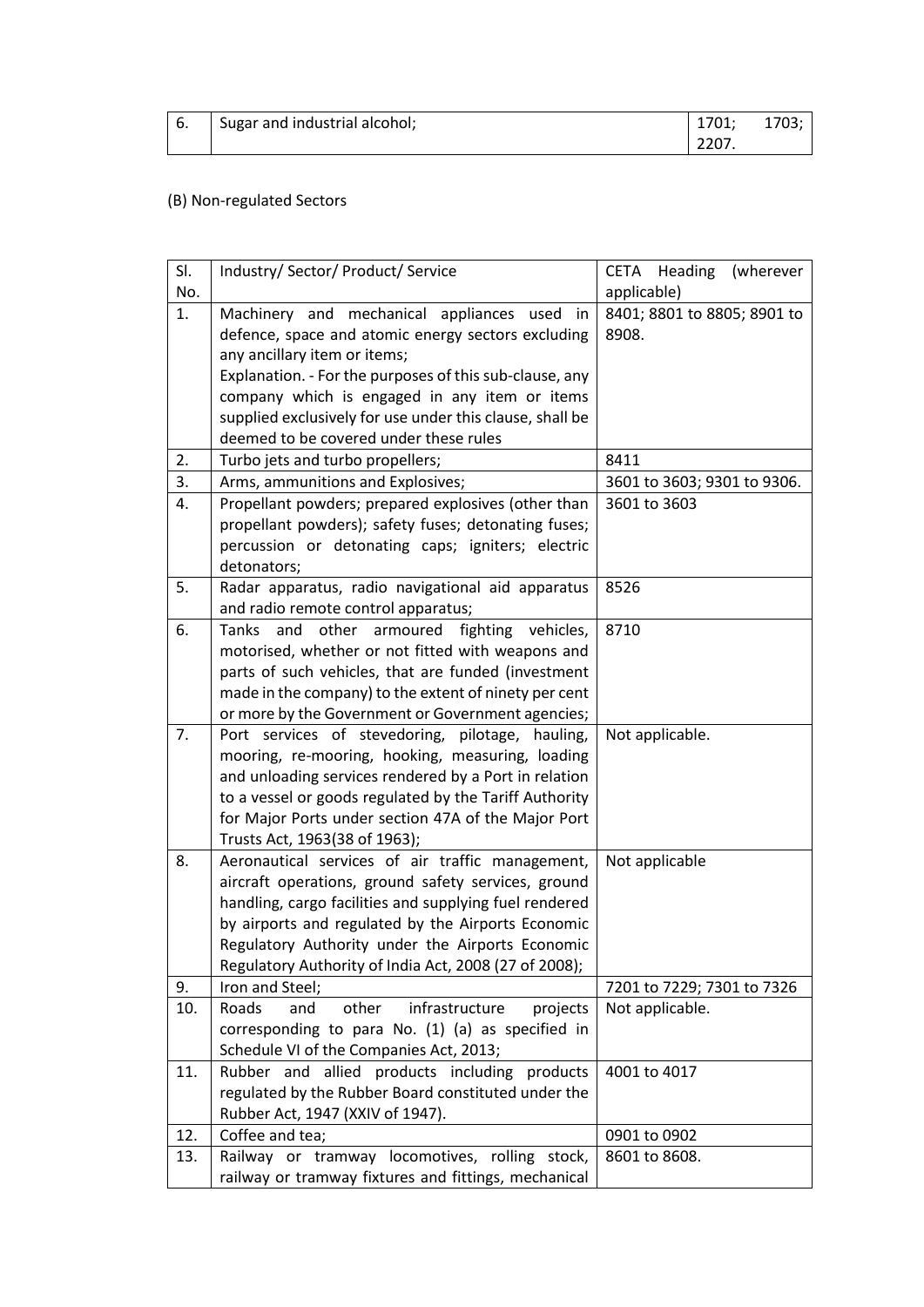|     | (including electro mechanical) traffic<br>signalling                     |                             |
|-----|--------------------------------------------------------------------------|-----------------------------|
|     | equipment's of all kind;                                                 |                             |
| 14. | Cement;                                                                  | 2523; 6811 to 6812          |
| 15. | Ores and Mineral products;                                               | 2502 to 2522; 2524 to 2526; |
|     |                                                                          | 2528 to 2530; 2601 to 2617  |
| 16. | Mineral fuels (other than Petroleum), mineral oils<br>etc.;              | 2701 to 2708                |
| 17. | Base metals;                                                             | 7401 to 7403; 7405 to 7413; |
|     |                                                                          | 7419; 7501 to 7508; 7601 to |
|     |                                                                          | 7614; 7801 to 7802; 7804;   |
|     |                                                                          | 7806; 7901 to 7905; 7907;   |
|     |                                                                          | 8001; 8003; 8007; 8101 to   |
|     |                                                                          | 8113.                       |
| 18. | Inorganic chemicals, organic or inorganic compounds                      | 2801 to 2853; 2901 to 2942; |
|     | of precious metals, rare-earth metals of radioactive                     | 3801 to 3807; 3402 to 3403; |
|     | elements or isotopes, and Organic Chemicals;                             | 3809 to 3824.               |
| 19. | Jute and Jute Products;                                                  | 5303, 5310                  |
| 20. | Edible Oil;                                                              | 1507 to 1518                |
| 21. | Construction Industry as per para No. (5) (a) as                         | Not applicable.             |
|     | specified in Schedule VI of the Companies Act, 2013                      |                             |
|     | (18 of 2013)                                                             |                             |
| 22. | Health services, namely functioning as or running                        | Not applicable.             |
|     | hospitals, diagnostic centres, clinical centres or test<br>laboratories; |                             |
| 23. | Education services, other than such similar services                     | Not applicable.             |
|     | falling under philanthropy or as part of social spend                    |                             |
|     | which do not form part of any business.                                  |                             |
| 24. | Milk powder;                                                             | 0402                        |
| 25. | Insecticides;                                                            | 3808                        |
| 26. | Plastics and polymers;                                                   | 3901 to 3914; 3916 to 3921; |
|     |                                                                          | 3925                        |
| 27. | Tyres and tubes;                                                         | 4011 to 4013                |
| 28. | Paper;                                                                   | 4801 to 4802.               |
| 29. | Textiles;                                                                | 5004 to 5007; 5106 to 5113; |
|     |                                                                          | 5205 to 5212; 5303; 5310;   |
|     |                                                                          | 5401 to 5408; 5501 to 5516  |
| 30. | Glass;                                                                   | 7003 to 7008; 7011; 7016    |
| 31. | Other machinery and Mechanical Appliances;                               | 8402 to 8487                |
| 32. | Electricals or electronic machinery;                                     | 8501 to 8507; 8511 to 8512; |
|     |                                                                          | 8514 to 8515; 8517; 8525 to |
|     |                                                                          | 8536; 8538 to 8547.         |
| 33. | Production, import and supply or trading of following                    | 9018 to 9022                |
|     | medical devices, namely:-                                                |                             |
|     | (i) Cardiac stents;                                                      |                             |
|     | (ii) Drug eluting stents;                                                |                             |
|     | (iii) Catheters;                                                         |                             |
|     | (iv) Intra ocular lenses;                                                |                             |
|     | (v) Bone cements;                                                        |                             |
|     | (vi) Heart valves;                                                       |                             |
|     | (vii) Orthopaedic implants;                                              |                             |
|     | (viii) Internal prosthetic replacements;                                 |                             |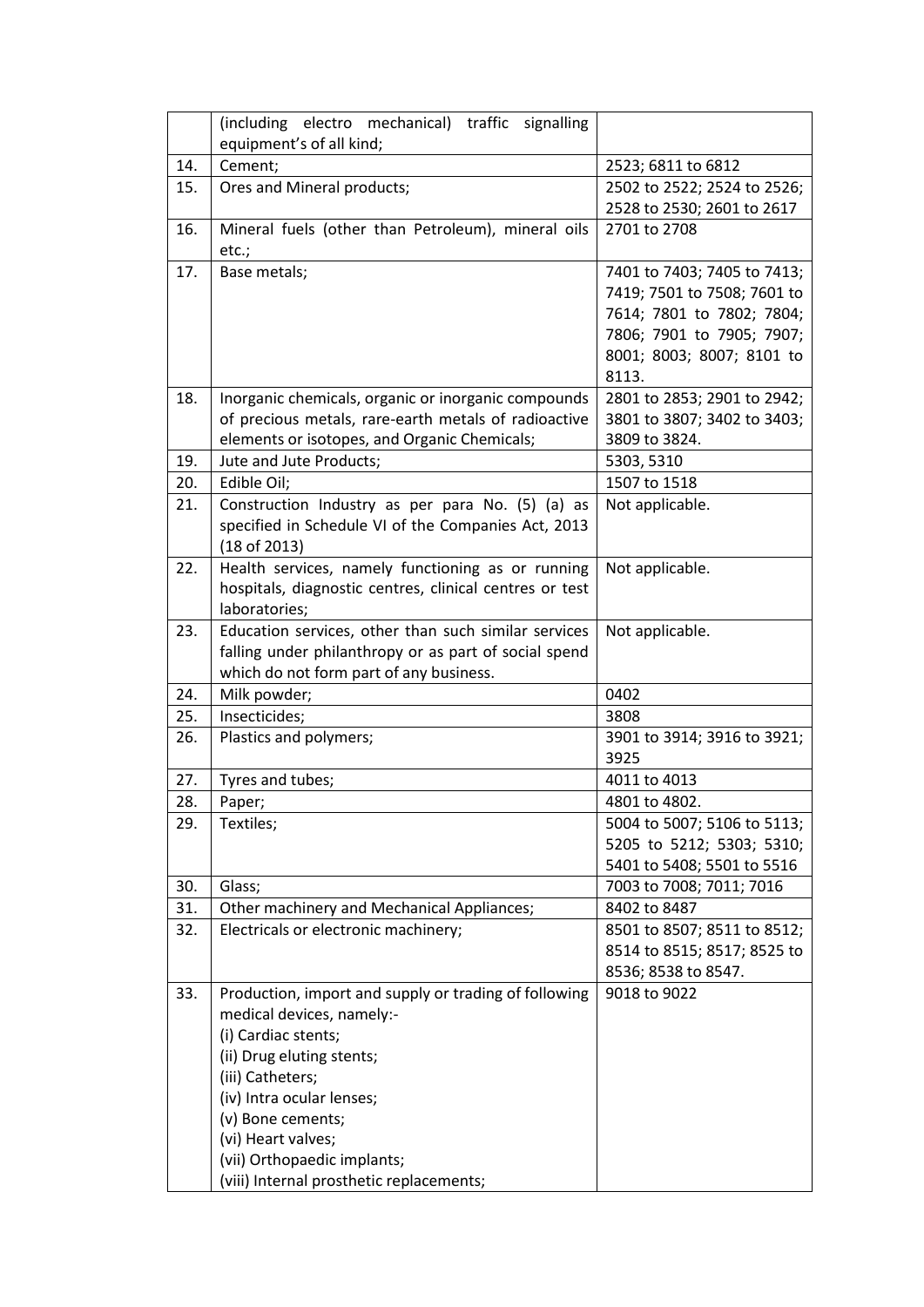| (ix) Scalp vein set;                                    |  |
|---------------------------------------------------------|--|
| (x) Deep brain stimulator;                              |  |
| (xi) Ventricular peripheral shud;                       |  |
| (xii) Spinal implants;                                  |  |
| (xiii) Automatic impalpable cardiac deflobillator;      |  |
| (xiv) Pacemaker (temporary and permanent);              |  |
| (xv) Patent ductus arteriosus, atrial septal defect and |  |
| ventricular septal defect closure device;               |  |
| (xvi) Cardiac re-synchronize therapy;                   |  |
| (xvii) Urethra spinicture devices;                      |  |
| (xviii) Sling male or female;                           |  |
| (xix) Prostate occlusion device; and                    |  |
| (xx) Urethral stents:                                   |  |

(ii) in rule 6, in sub-rule (1), the following proviso shall be inserted, namely:  $-$ 

**"Provided** that before such appointment is made, the written consent of the cost auditor to such appointment, and a certificate from him or it that the appointment, if made, shall be in accordance with the following conditions shall be obtained from the cost auditor:

(a) the individual or the firm, as the case may be, is eligible for appointment and is not disqualified for appointment under the Act, the Cost and Works Accountants Act, 1959 and the rules or regulations made thereunder;

(b) the individual or the firm, as the case may be, satisfies the criteria provided in section 141 of the Act;

(c) the proposed appointment is within the limits laid down by or under the authority of the Act;

(d) the list of proceedings against the cost auditor or audit firm or any partner of the audit firm pending with respect to professional matters of conduct, as disclosed in the certificate, is true and correct."

(iii) in rule 6, in sub-rule (3), the following proviso shall be inserted, namely:  $-$ 

"**Provided** that the cost auditor appointed under these rules may be removed from his office before the expiry of his term only through a resolution passed in the meeting of Board of Directors after recording the reasons for such removal in writing:

**Provided further** that the form CRA-2 to be filed with the Central Government for intimating appointment of another cost auditor shall enclose the relevant Board Resolution to the effect:

**Provided also** that nothing contained in this sub-rule shall prejudice the right of the cost auditor to resign from such office of the company."

(iv) in rule 6, after sub-rule (3A), following sub-rule shall be inserted, namely:-

"(3B) The cost statements, including other statements to be annexed to the cost audit report, shall be approved by the Board of Directors before they are signed on behalf of the Board by any of the director authorized by the Board, for submission to the cost auditor to report thereon"

(v) in rule 6, for sub-rule (5), the following sub-rule shall be substituted, namely:-

"Every cost auditor shall forward his duly signed report to the Board of Directors of the company within a period of one hundred and eighty days from the closure of the financial year to which the report relates and the Board of Directors shall consider and examine such report, particularly any reservation or qualification contained therein."

(vi) in rule 6, for sub-rule (6), the following sub-rule shall be substituted, namely:-